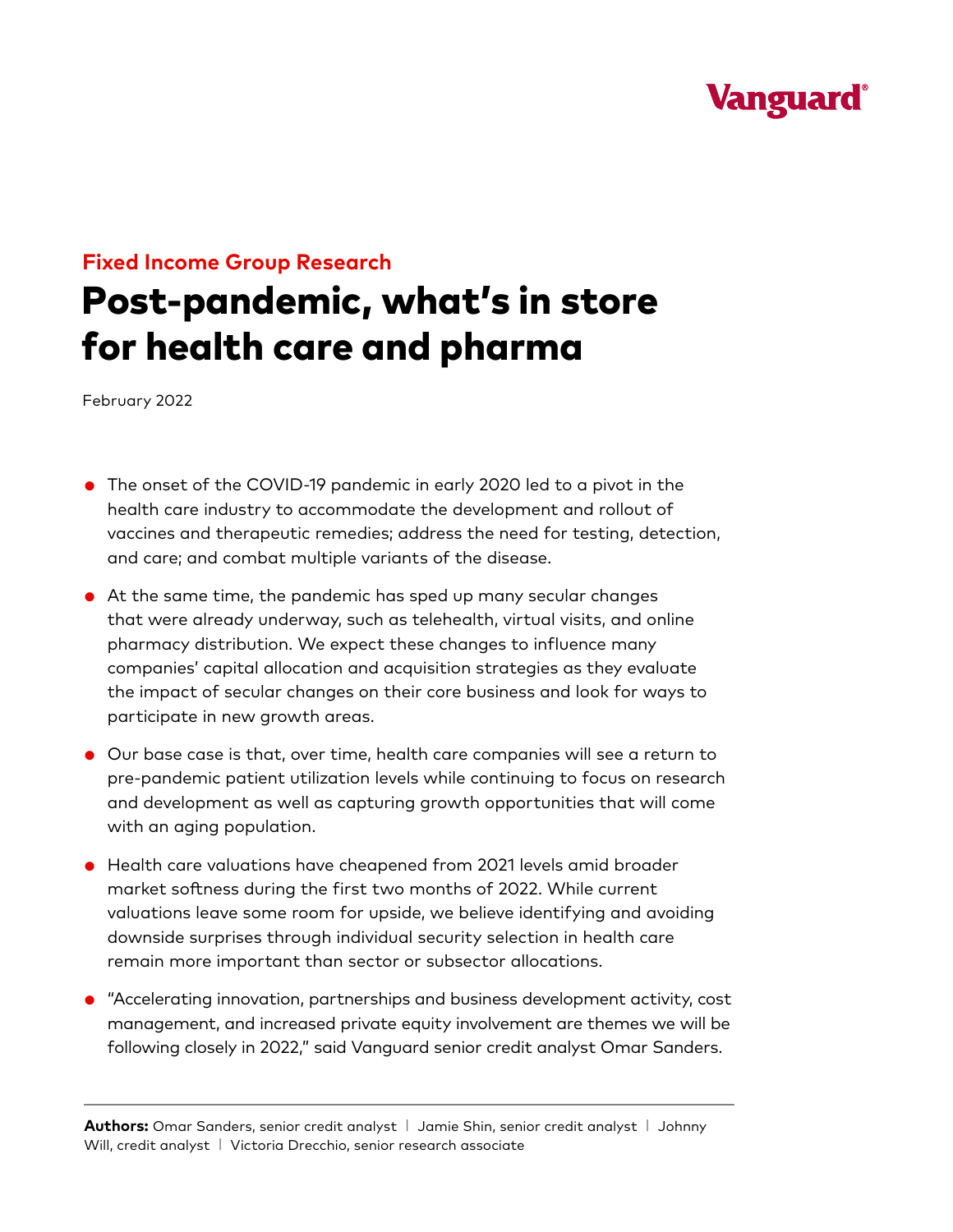#### How health care credit has fared during the pandemic

In general, companies in this sector have had to work through modest fluctuations in demand but have proven resilient throughout the course of the pandemic. Furthermore, while health care labor shortages and supply chain and inflationary pressures are real, ongoing issues, they have not resulted in material credit impacts for the sector overall.

Pharmaceutical companies have held up particularly well, even in the early days of the pandemic. While many parts of the global economy effectively shut down for a short period of time and experienced a rapid and severe contraction in demand, pharmaceutical companies were able to continue manufacturing their products to meet the largely stable demand for drugs, especially from patients already on medications.

Further, as COVID-19 spread, a number of pharmaceutical companies took the opportunity to research and develop vaccines and treatments such as remdesivir while the rest of their business remained largely unscathed. Then the emergence of variants spurred demand for boosters and new treatments, resulting in material financial benefits.

Similarly, many life sciences companies found opportunities to realize material financial benefits from the pandemic, notably from COVID-19 testing.

That said, uncertainty remains around the magnitude and duration of these benefits, which have not, for the most part, accrued directly to bondholders. However, the added financial flexibility provided by these tailwinds has changed our view of certain credits, particularly those that were already trading at relatively tight spreads.

Moreover, it hasn't all been rosy for the sector. At the onset of the pandemic, for example, deferred procedures resulted in an unprecedented deterioration in earnings and cash flow. Given the critical nature of the products and services provided, however, demand bounced back relatively quickly and has remained generally stable, even with the emergence of new variants. In addition, actions taken by both federal and state governments, such as keeping Medicaid beneficiaries enrolled without eligibility redeterminations and providing liquidity to health care providers via loans and grants, provided stability to the sector.

"The chart below shows that pharma sales, which tend to be fairly stable, actually increased significantly in 2021 due in large part to COVID tailwinds," said Vanguard senior research associate Victoria Drecchio. "And even sales for medical devices, a subsector which has had to navigate more headwinds such as deferred procedures, health care labor shortages, and supply chain pressures, held up well, and its sales are coming out of the pandemic stronger than they were going into it."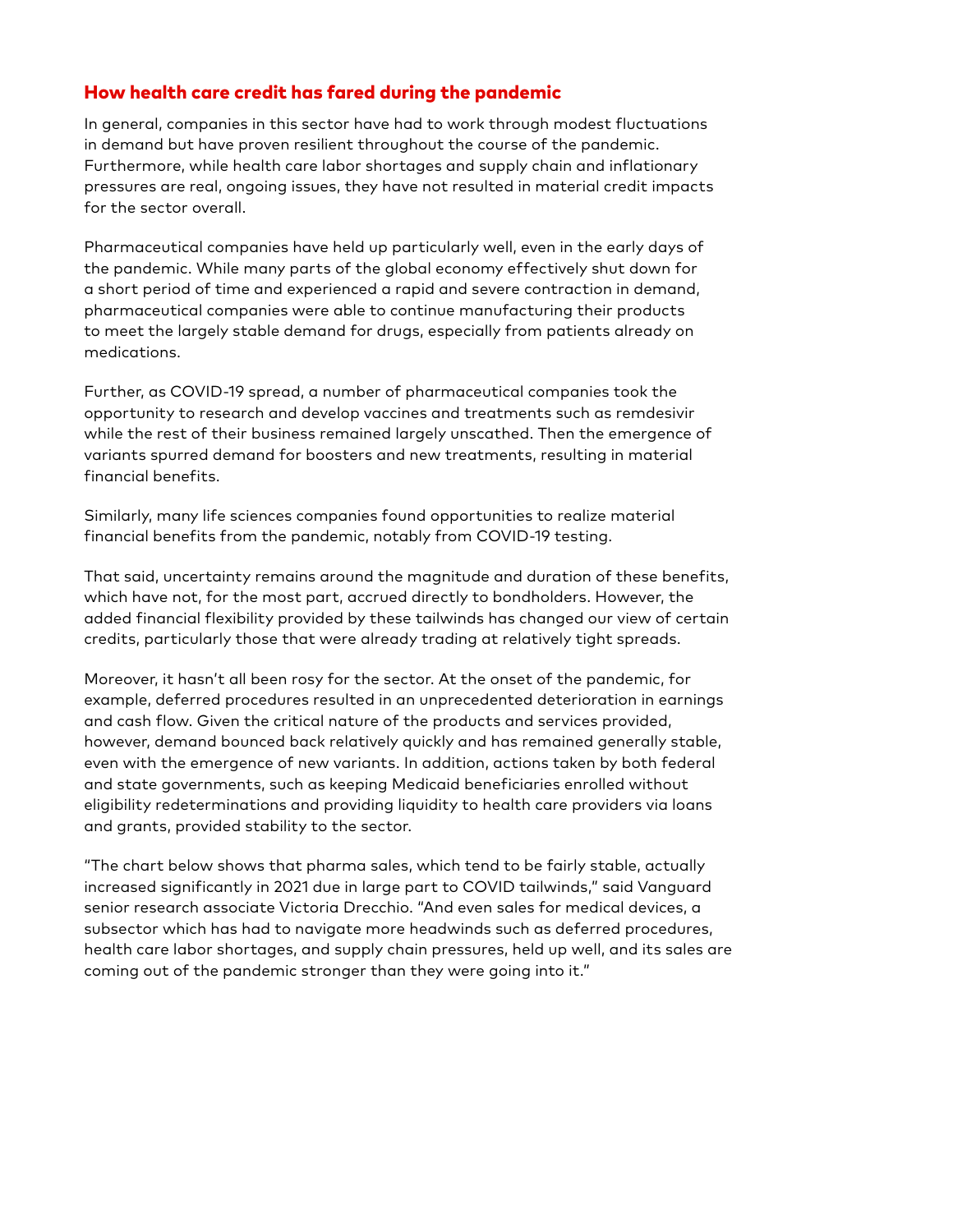#### **FIGURE 1. Sales for pharma and medical devices proved resilient during the pandemic**



**Note:** The sales figures shown are the sum of the largest five companies by market capitalization within our coverage as of January 19, 2022. **Sources:** Bloomberg, Company Reports, and Vanguard.

## Quantifying the sector's resiliency

"As the charts below illustrate, spreads of securities issued by health care and pharma companies over the past decade have generally traded tighter than those of the broader corporate bond market as a whole, whether you're talking about investment-grade or high-yield," said Sanders. "Given the defensive nature of health care overall and the inelasticity of demand, the spread differential is most prominent during times of market stress, like that seen at the onset of the pandemic."

#### **FIGURE 2.**

## **In the U.S., health care spreads tend to be tighter than for corporate bonds as a whole, especially in periods of market stress**

Spreads for health care segments minus the average spread for corporate bonds



**Notes:** The spreads shown are all option-adjusted and as measured by the Bloomberg Corporate Bond Index for investment-grade bonds in the lefthand figure and the Bloomberg High Yield Index for high-yield bonds in the right-hand figure. A basis point is one-hundredth of a percentage point. Data are from November 29, 2013, through February 9, 2022.

**Sources:** Bloomberg and Vanguard.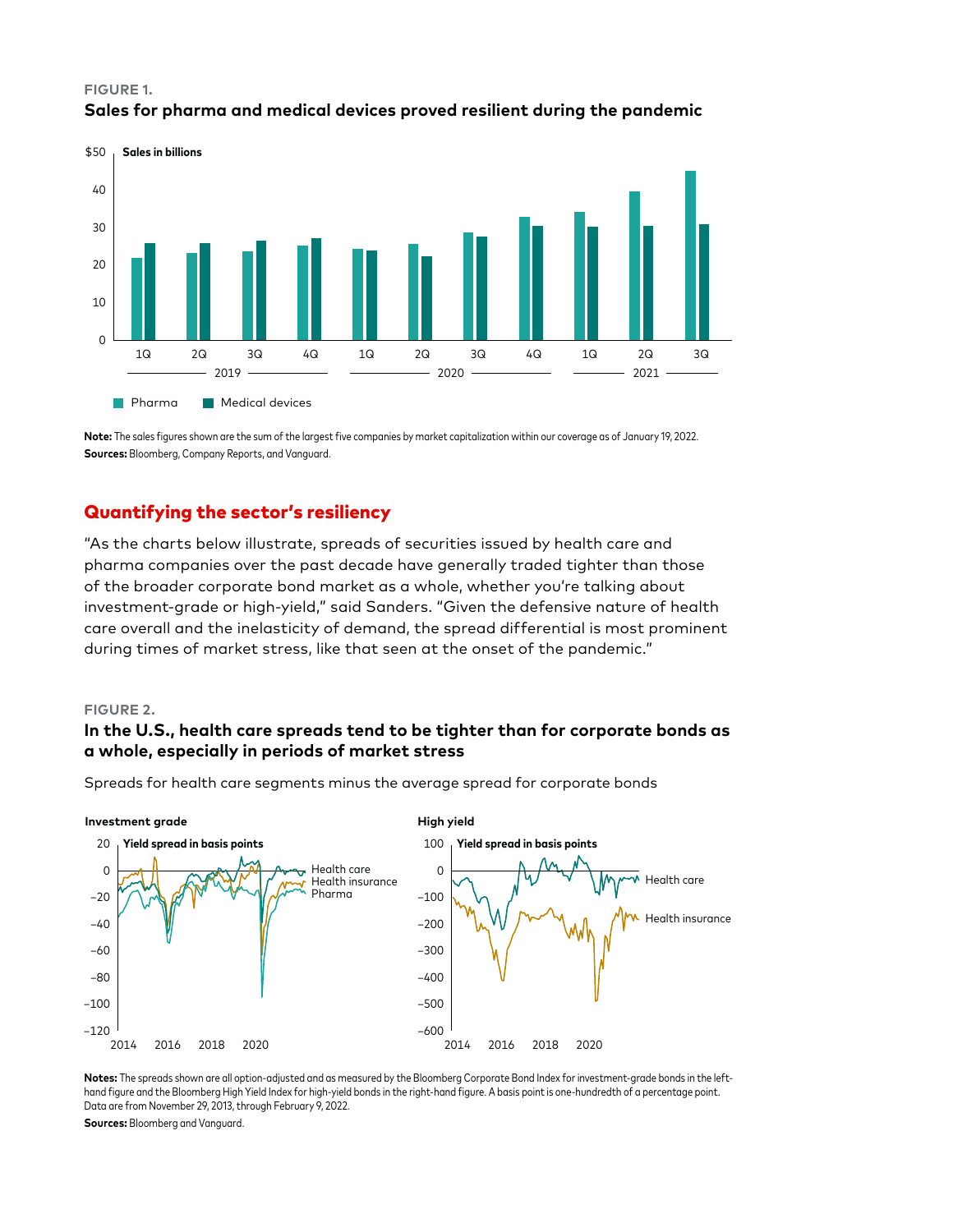"In Europe, the performance story is very similar," said Vanguard credit analyst Johnny Will. "The health care and pharmaceutical sectors have consistently traded inside the Pan-European corporate index, given the higher average ratings of the sector and defensive sector qualities. The same spike in outperformance is visible in the chart below at the start of the pandemic."

#### **FIGURE 3.**

#### **In Europe, health care spreads have traced a similar path versus corporate bonds**



**Notes:** The spreads shown are all option-adjusted and as measured by the Bloomberg Pan-European Aggregate Corporate Index. A basis point is one-hundredth of a percentage point. The data are from November 29, 2013, through January 20, 2022. **Sources:** Bloomberg and Vanguard.

## The road ahead for health care

"Even with the widening in bond markets to start 2022, health care continued to outperform broader bond indexes," said Vanguard senior credit analyst Jamie Shin. "We believe the industry's strong fundamentals coupled with a more benign regulatory environment across most subsectors have contributed to the relative strength. For active managers that will make security selection even more crucial going forward."

As we look for winners and losers in 2022, we will be focusing on the following themes:

• **Accelerating innovation:** Some trends that began or accelerated during the pandemic will continue to drive the direction and pace of innovation in the industry. Pharma and biotech companies will continue to invest aggressively in emerging therapy areas like cell and gene that became more mainstream due to COVID-19 research. This will create strong demand for R&D tools and support services some provided by life sciences and medical devices companies, others provided by health care services companies. Health care providers are another subsector to watch. After seeing the rapid adoption of telehealth and decreases in ER admissions, health care providers will be looking for ways to offer care outside of the traditional hospital setting.

 We prefer companies with a track record of successfully sourcing and integrating growth assets and see some interesting opportunities in the life sciences, medical devices, and services subsectors.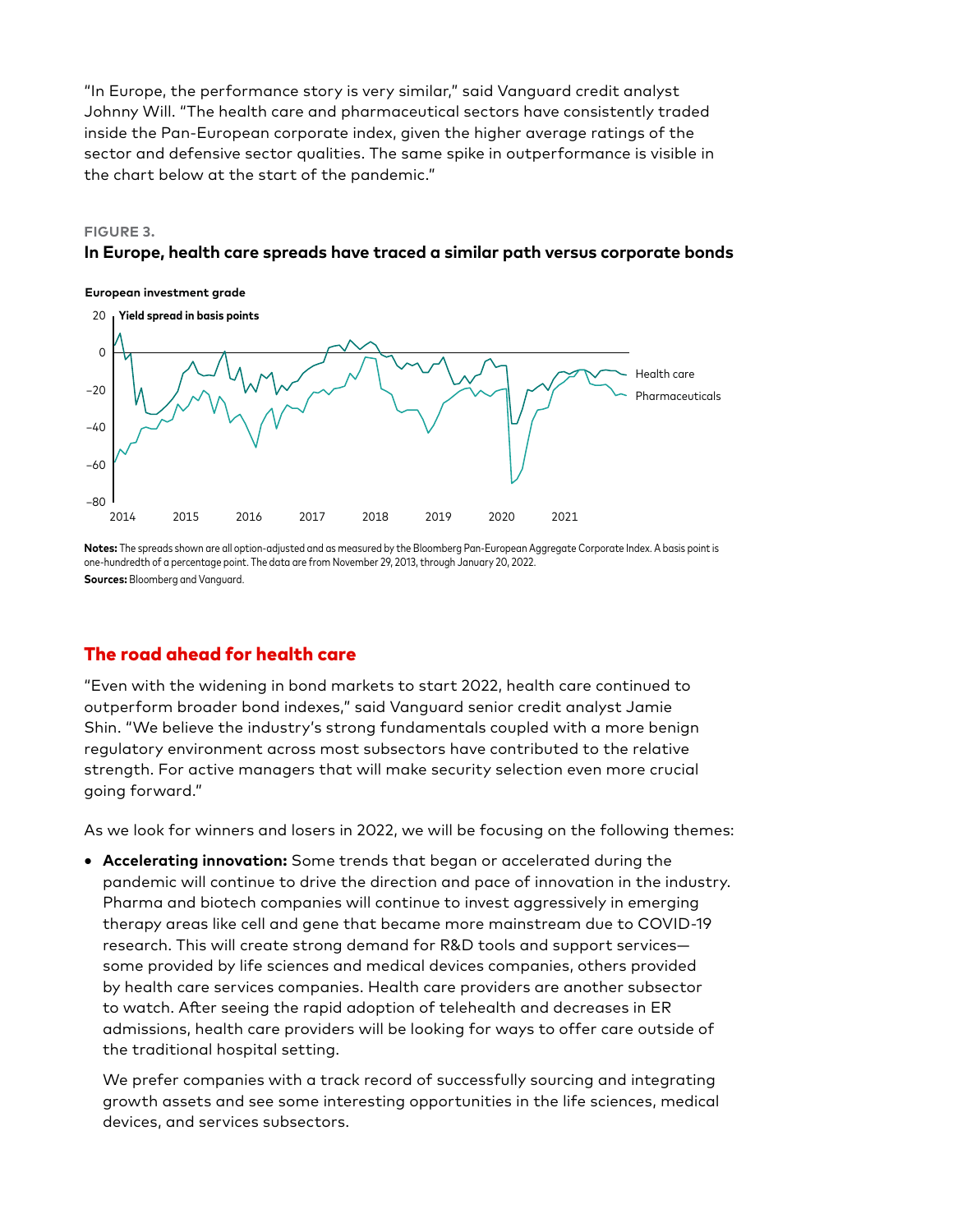• **Partnerships and smaller deals over megamergers.** While companies remain interested in finding ways to supplement organic growth and capital markets remain favorable for the sector, most management commentary from a recent industry flagship conference focused on tuck-ins and partnerships rather than transformational deals. With large M&A transactions in 2021 facing regulatory scrutiny (such as UnitedHealth's \$13 billion bid for Change Healthcare, which the U.S. Department of Justice is suing to block) and examples of profitable partnerships without a huge investment up front (such as Pfizer and BioNTech partnering to develop a COVID-19 vaccine), companies are incentivized to look for smaller deals or partnerships over megadeals.

 While this is a favorable trend from a credit perspective as it reduces deal risk, we remain somewhat cautious on select pharmaceutical companies based on their historical preference for larger deals and stronger incentives to buy assets ahead of existing products' patent expirations.

• **Cost management.** The emergence and subsequent waves of COVID-19 resulted in an unprecedented level of labor shortages in addition to cost inflation. This puts larger players with negotiating leverage and/or market density at an advantage over competitors.

 Efforts to manage costs will support demand for services from health IT providers and outsourced service providers (contract research and manufacturing services for pharma and biotech, contract labor for providers). As payors also look to manage increasing costs, there will be more interest in affordable alternatives such as private label products and lower-cost-of-care settings (those outside of hospitals).

• **Greater private equity involvement.** Private equity will continue to play an important role as both buyers and sellers. In 2021, we saw a private equity consortium strike a \$34 billion deal to purchase medical distributor Medline in the largest leveraged buyout since the 2008 global financial crisis. With public companies shying away from larger deals, we could see private equity doing more and bigger deals than in the past. Private equity-driven deals are likely to have higher leverage and weaker creditor protections but can be interesting opportunities to get exposure to emerging growth areas while picking up yield.

 We expect higher levels of interest in health care services, given the focus on cost management, and will be looking for opportunities there while trying to avoid idiosyncratic risks such as customer concentration and excessively aggressive financial policy.

"At Vanguard, we have a global fixed income team of analysts, portfolio managers, and traders who use a bottom-up, fundamentals-based credit research process and a disciplined, collaborative approach to risk-taking," said Sanders. "So we're wellpositioned for an investment environment like this for generating alpha through identifying securities that are likely to outperform and sidestepping those that are likely to disappoint."